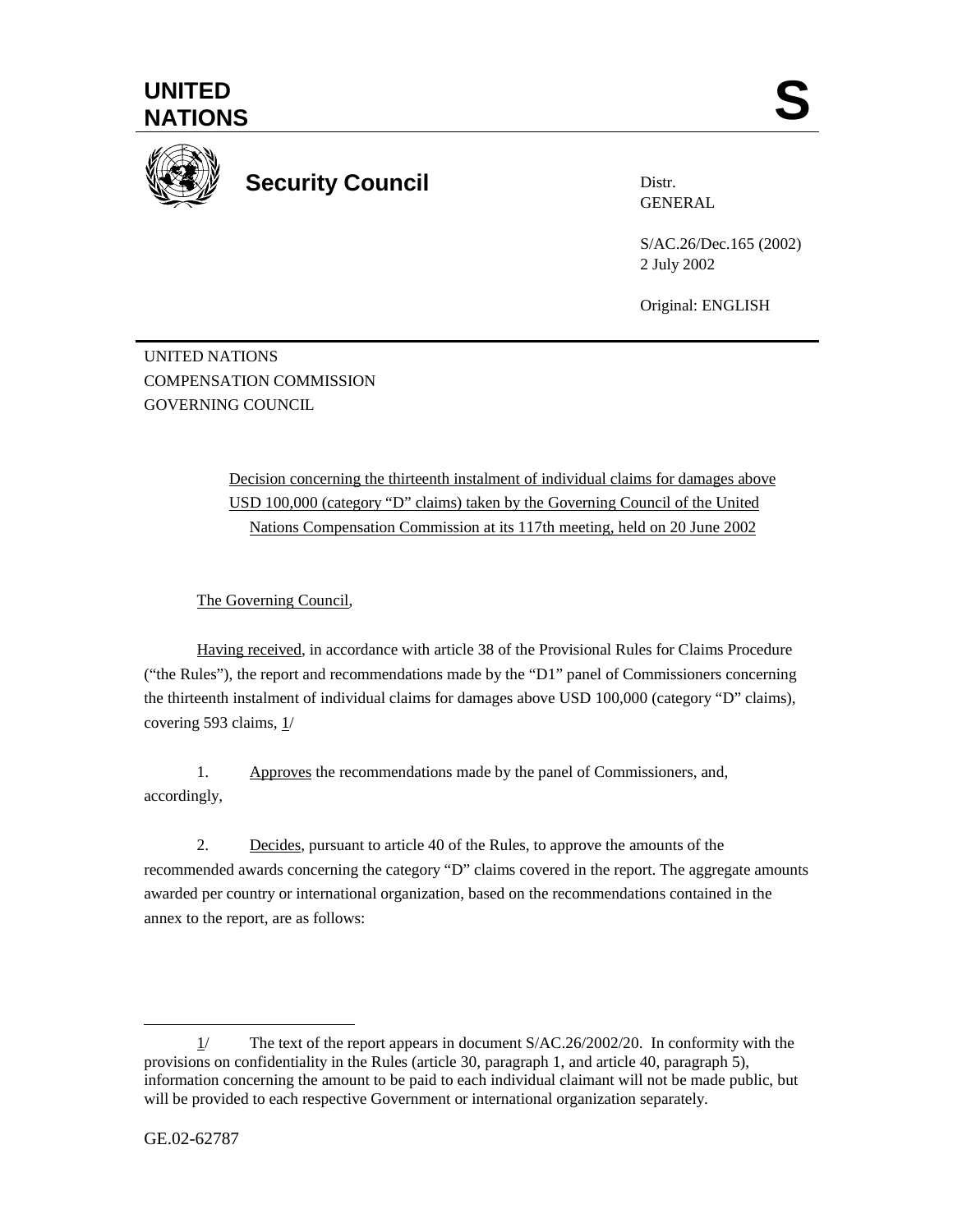## Page 2

| Country or<br>international<br>organization | Number of claims<br>recommended for<br>payment | Number of<br>claims not<br>recommended<br>for payment | Amount of<br>compensation<br>claimed (USD) | Amount of<br>compensation<br>recommended<br>(USD) |
|---------------------------------------------|------------------------------------------------|-------------------------------------------------------|--------------------------------------------|---------------------------------------------------|
| Australia                                   | $\mathbf{1}$                                   |                                                       | 375,432.53                                 | 51,622.08                                         |
| Canada                                      | $\overline{4}$                                 | 5                                                     | 3,760,138.81                               | 396,275.03                                        |
| Egypt                                       | $\overline{c}$                                 | 5                                                     | 11,993,397.55                              | 50,351.61                                         |
| France                                      | $\mathbf{1}$                                   | $\overline{2}$                                        | 1,825,907.12                               | 64,790.33                                         |
| Germany                                     | $\overline{c}$                                 |                                                       | 509,907.81                                 | 22,153.43                                         |
| Iceland                                     | $\mathbf{1}$                                   |                                                       | 457,523.89                                 | 204,474.11                                        |
| India                                       | 51                                             | 24                                                    | 37,127,486.86                              | 3,627,594.70                                      |
| Israel                                      | 12                                             |                                                       | 5,336,950.71                               | 1,267,545.45                                      |
| Italy                                       | $\overline{c}$                                 |                                                       | 59,942.91                                  | 23,550.00                                         |
| Jordan                                      | 27                                             | 11                                                    | 38, 365, 173. 28                           | 3,569,233.86                                      |
| Kuwait                                      | 370                                            | 13                                                    | 197,170,800.76                             | 133,816,710.34                                    |
| Lebanon                                     | 2                                              | $\mathbf{1}$                                          | 446,483.91                                 | 220,032.54                                        |
| Pakistan                                    | $\overline{4}$                                 |                                                       | 5,187,667.34                               | 477,387.69                                        |
| Philippines                                 | $\mathbf{1}$                                   | $\overline{a}$                                        | 133,597.92                                 | 120,910.45                                        |
| Portugal                                    | $\mathbf{1}$                                   | $\overline{\phantom{0}}$                              | 449,162.63                                 | 34,597.09                                         |
| Sudan                                       | $\mathbf{1}$                                   |                                                       | 233,090.00                                 | 4,008.75                                          |
| Syrian Arab Republic                        | 5                                              | $\overline{2}$                                        | 9,336,233.43                               | 737,526.58                                        |
| Thailand                                    | $\mathbf{1}$                                   |                                                       | 400,000.00                                 | 46,800.00                                         |
| Turkey                                      | $\overline{2}$                                 |                                                       | 16,793,886.60                              | 200,013.30                                        |
| <b>United Kingdom</b>                       | 15                                             | $\overline{2}$                                        | 10,003,447.65                              | 1,094,546.16                                      |
| <b>United States</b>                        | 12                                             | $\overline{4}$                                        | 4,987,754.63                               | 1,388,544.15                                      |
| Yemen                                       | $\overline{c}$                                 |                                                       | 456,314.88                                 | 36,388.84                                         |
| <b>UNDP</b> Egypt                           | $\mathbf{1}$                                   |                                                       | 130,496.54                                 | 60,000.00                                         |
| <b>UNDP</b> Washington                      | $\mathbf{1}$                                   |                                                       | 111,310.70                                 | 65,723.67                                         |
| <b>UNRWA Gaza</b>                           | $\overline{c}$                                 |                                                       | 385,564.01                                 | 151,444.47                                        |
| Total                                       | 523                                            | 69                                                    | 346,037,672.47                             | 147,732,224.63                                    |

3. Notes that one claim was withdrawn by the claimant in the course of the Panel's review of this instalment,

4. Decides also, pursuant to article 40 of the Rules, to approve the amounts of the recommended awards concerning the seven category "A" claims submitted by the Government of the Federal Republic of Yugoslavia, in the amount of USD 28,000, and the one category "C" claim